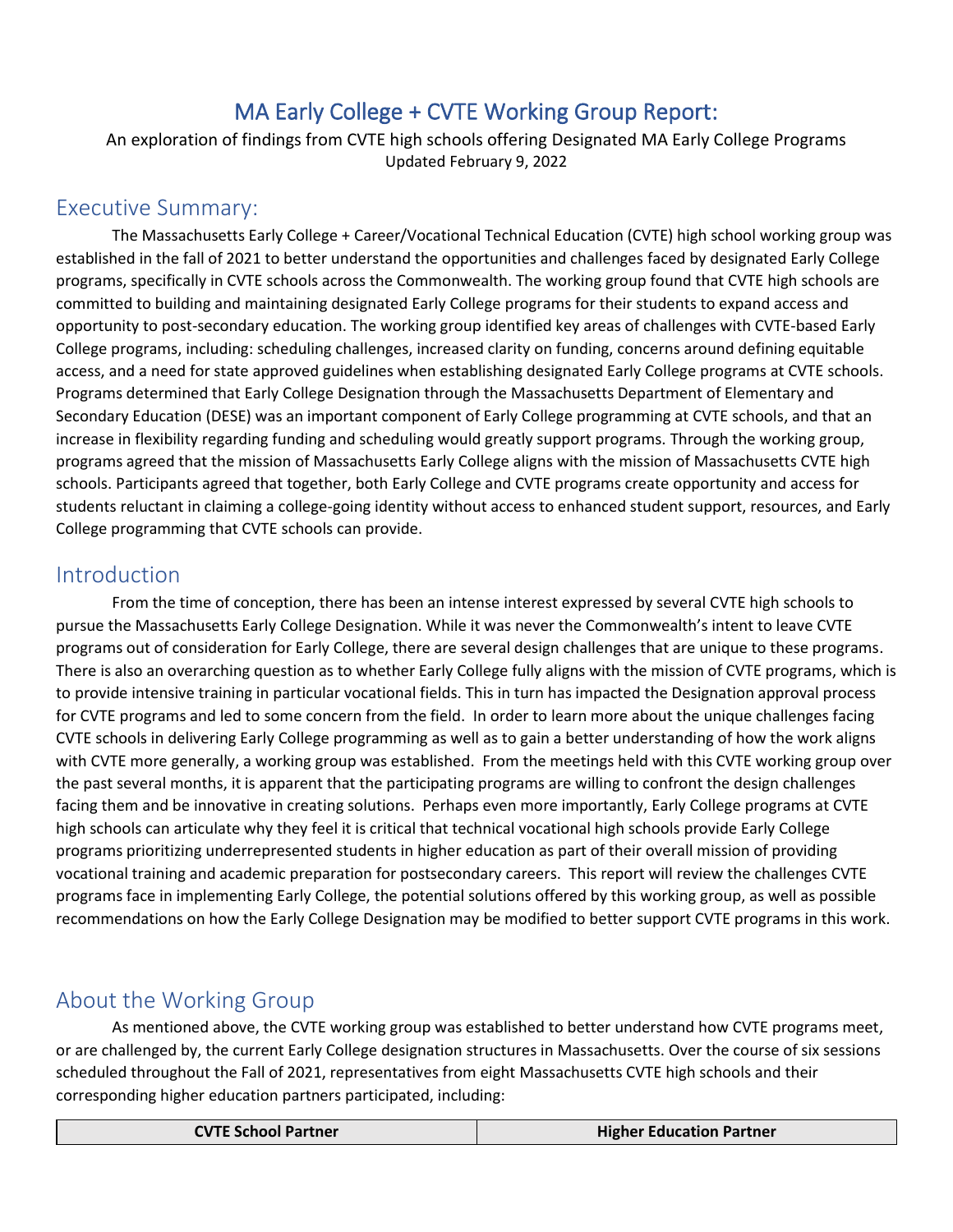| Madison Park Vocational Technical High School          | <b>Bunker Hill Community College</b>                        |
|--------------------------------------------------------|-------------------------------------------------------------|
| <b>Westfield Technical Academy</b>                     | <b>Westfield State University</b>                           |
| Lynn Vocational Technical High School                  | North Shore Community College                               |
| Nashoba Valley Regional Technical High School          | <b>Middlesex Community College</b>                          |
| Worcester Technical High School                        | Worcester State University / Quinsigamond Community College |
| Whittier Regional Technical School                     | Northern Essex Community College                            |
| Essex North Shore Agricultural & Technical School      | North Shore Community College                               |
| Southeastern Regional Technical Vocational High School | <b>Massasoit Community College</b>                          |

Participants were asked to discuss a series of topics surrounding the challenges of Early College Designation, including but not limited to **scheduling, EC program enrollment and the prioritization of underrepresented students, challenges and opportunities between EC mission and CVTE mission, and funding.**

The topics for each session were pre-determined based on prior meetings held with CVTE programs, NS4ED (Early College Technical Assistance provider) and Elizabeth Bennett, Associate Commissioner of CVTE, as well as past communication between programs and the Early College Director, Kristin Hunt. Representatives from each program were given the opportunity to suggest revisions of topics and were encouraged to help drive the focus of meetings in a way most reflective of programs. Meetings were held on Zoom and included participation from participants listed above each session. Participants were asked to complete pre-work on the topic of each session prior to meeting to help prepare participants for discussion topics. Sessions were structured to include whole group discussion and breakout room discussion without DESE representatives present, in order to encourage participation and open sharing. Participants were given opportunities to add additional detail to previous week's topic and were encouraged to share their breakout room discussions with the whole group.

The initial working group meeting was designed to provide space for group members to identify the reasons why this working group and its outcomes would be important to current and future development of Early College programs at CVTE schools. Several programs shared that providing college coursework to high school students while receiving the built in supports from the home CVTE school created important opportunities in expanding college access and readiness. Programs noted that Early College at CVTE schools "expands access in how students view their [own] potential," and that many CVTE pathways require eventual post-secondary coursework to enter certain fields. One program described their philosophy of education as a continuum, where some pathways lead to college and that Early College "provides validation of [CVTE] programs." Several programs reiterated that Early College at CVTE schools expands the way students view themselves and the opportunities available to them; Early College serves as an expansion in a family or student's perception of who is academically or financially prepared for college.

### Session Topic Summaries:

#### **a. Scheduling**

The working group clearly identified scheduling as one of the most recurring issues facing Early College programs at CVTE schools. The scheduling challenge comes from the unique CVTE schedule where there is an alternating schedule with an academic week followed by a shop/vocational week. This schedule allows CVTE schools to balance their career technical/vocational training with the academic high school requirements. Where every Early College program must find solutions to meet the differing academic year schedules of high school and college breaks, CVTE schools must also find solutions for these fundamental scheduling differences. One program noted that it made significant adjustments to its schedule so that full-time, Early College students attended credit-bearing class meetings during both their academic and vocational week to better fit Early College in student schedules. Another program shared that regarding scheduling, they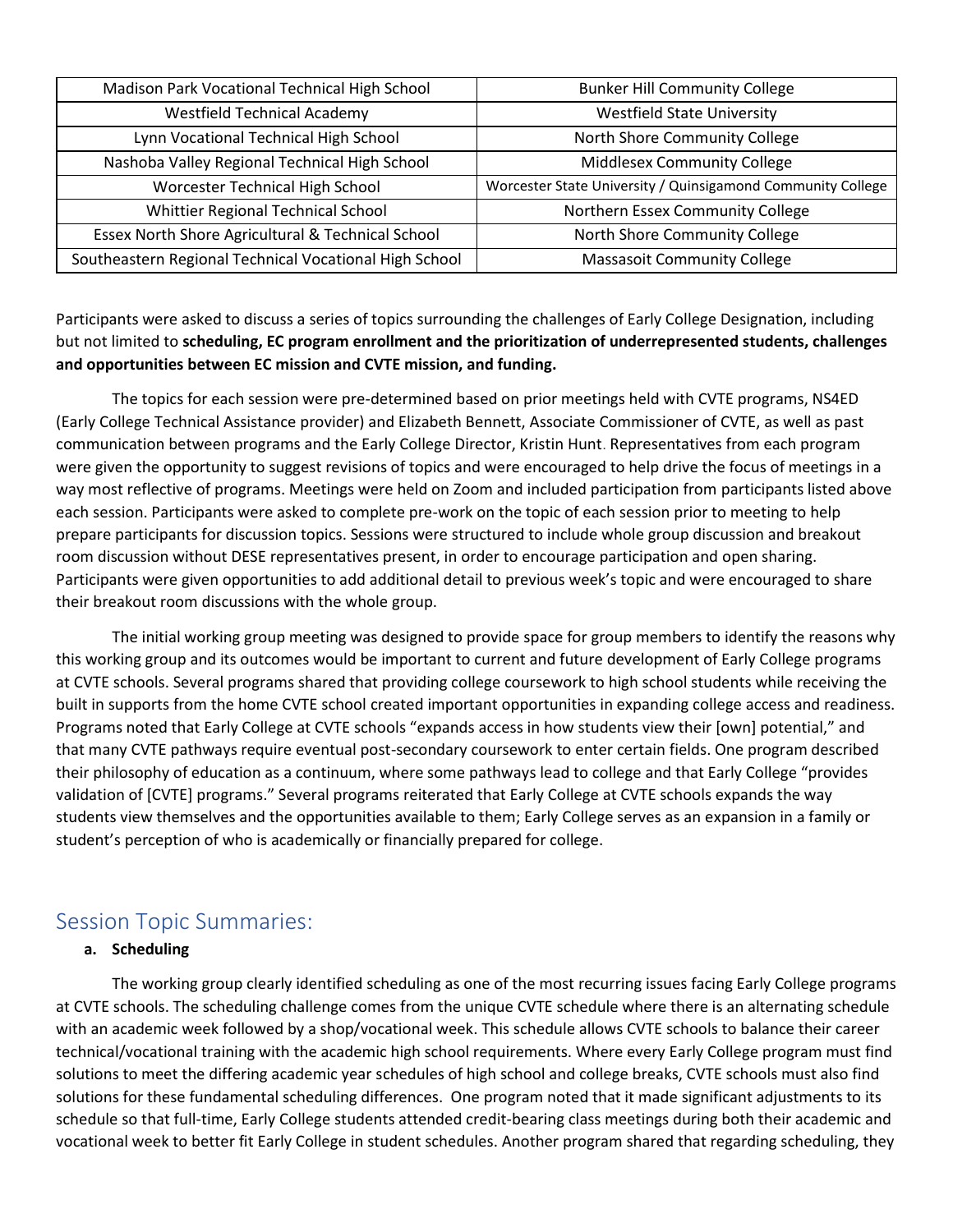felt like a "square peg in a round hole" when building their Early College program within a career technical model. One program noted that it takes "wizard-like skills" to make scheduling work for students, and every program does it so differently that it can be difficult to parse out best practices that will work for each CVTE campus. Programs who felt confident in their scheduling processes highlighted regular and consistent team meetings including leadership from both IHE and CVTE school, and physical proximity between IHE and CVTE school.

CVTE schools also discussed the unique challenges facing Early College instruction at CVTE schools. Several programs expressed desire to offer more courses on the CVTE campus during the school day (concurrent model) but indicated that they struggled to find academic and technical teachers who had the bandwidth to incorporate Early College coursework into their teaching loads. They also observed how difficult it was for students to balance the demands of CVTE requirements with Early College work within the limited school day. This struggle is emphasized by CVTE educational practices, where technical teachers often lead students in cooperate education experiences and are not always in the building to share scheduling time with Early College programming. Several programs noted that the Early College designation process challenged Early College program offerings at CVTE schools. Programs discussed their use of either the concurrent model or dual enrollment model for their school's Early College program and noted that the rigid adherence to any one model sometimes limited a CVTE school's ability to offer a full suite of college courses and college preparatory support that an Early College program involves. Some programs shared that they felt the Early College designation process over emphasized students' presence on the partner IHE campus in a way that was uniquely challenging for CVTE schools.

Alternatively, programs who send students to the IHE campus for Early College coursework discussed the difficulty in blocking off enough transportation time in student schedules to keep the course time within the school day and to provide students with the required amount of vocational/technical training and high school academic requirements. These CVTE schools reiterated that the unique CVTE schedule of rotating academic/vocational weeks creates an extra level of difficulty for students who require transportation to access their college courses. Many CVTE programs added that online/hybrid scheduling options offered a reprieve for the barriers surrounding student access to college coursework while still meeting the demands of CVTE school programming.

Several programs also highlighted that while CVTE Early College programs may be small, they emphasize quality over quantity regarding student experience. Programs felt this was directly at odds with the MA Early College designation and redesignation process, which they feel emphasized quantity over quality. Because of intensive student schedules for Early College students at CVTE schools, many students will elect to pursue dual enrollment courses separate from Early College programming to complement their career and technical educational pathway. While this is true, programs agreed that offering Early College to students enrolled in CVTE is important because the access to college is both complementary to students' technical training and trajectory changing for students who may not have claimed a college-going identity.

Program recommendations for scheduling include:

- Increased flexibility in Early College designation criteria to allow for more adaptive, CVTE-specific Early College models.
- Greater emphasis within the Early College designation criteria for CVTE schools on building quality programs, even if smaller in size, over a minimum quantity requirement
- Increased flexibility in Early College program model to better fit individual CVTE scheduling.
- A guide of "best practices" for Early College programs at CVTE schools to be used as reference when building a schedule conducive to Early College criteria at CVTE schools.

#### **b. MA Early College Program Enrollment (Prioritization of Underrepresented Groups)**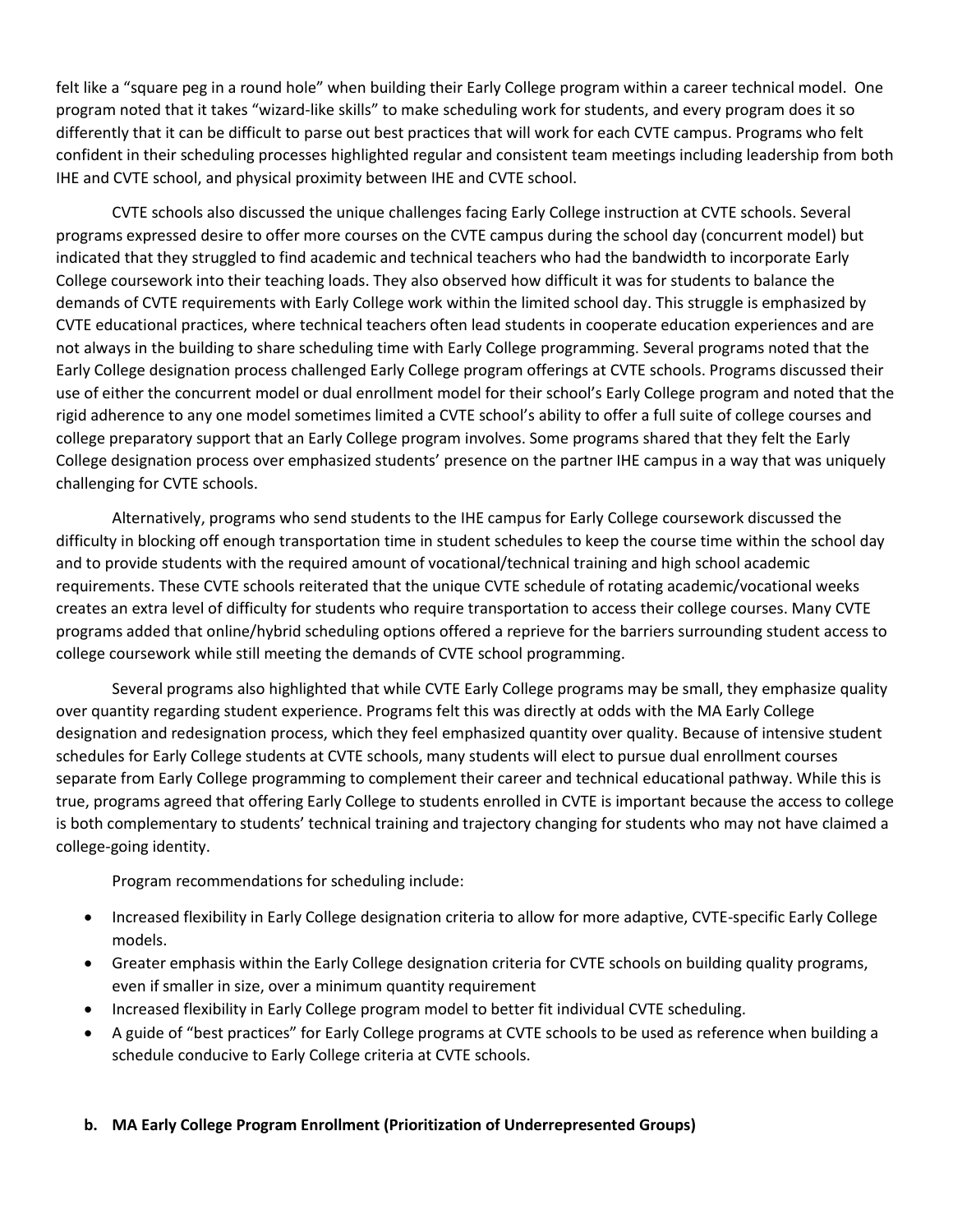During the working group session, the group focused on the prioritization of underrepresented groups within Early College Program enrollment. This topic was intended to be distinct, for the purpose of this working group, from the current conversation surrounding prioritization of underrepresented groups within CVTE school enrollment and recruitment. Some programs shared that prioritization of underrepresented students in the Early College Program recruitment and enrollment process looks differently at CVTE schools. Many CVTE schools present shared that while their student populations are often composed of majority white students, they achieve prioritization of underrepresented and underserved students by focusing on recruitment, enrollment, and on-ramping of students with low socioeconomic status, EL status, first generation to college status, and students who do not identify as college-going for any reason.

Participants stated that Early College program enrollment has long been a priority for CVTE schools, although every Early College program in Massachusetts approaches enrollment differently. Programs reported that students typically enter Early College in tenth or eleventh grade, but they can also enter in the ninth or twelfth grade depending on their high school's Early College program offerings and requirements. As part of their vocational and technical programming, CVTE schools include an exploratory year in which ninth grade students take part in different vocational areas to make decisions on which pathway they will pursue. Due to the time commitments of this exploratory year, many CVTE schools introduce Early College later than some Early College programs at comprehensive high schools. Several programs discussed integrating Early College exploration within their ninth-grade exploratory year coursework, where students can learn more about Early College as a pathway within their CVTE pathway.

Prior to this session meeting, representatives from CVTE high school Early College programs were asked to provide written reflections on and to describe their on-ramping process into their Early College program. As part of their programming, CVTE schools include an exploratory year in which ninth grade students take part in different vocational areas to make decisions on which pathway they will pursue. Many CVTE high schools with Early College programs reiterated their current use of recruitment and enrollment strategies such as parent information sessions, voluntary family surveys to better identify which students would identify as first generation to college students, and guidance counselor meetings with students. Many also reported several on-ramping supports, including ninth grade Career Exploratory courses that highlight the Early College pathway, course requirements and content alignment across grade levels, and Early College Seminar courses open to all students. Regarding entry, Early College at CVTE schools reported a variety of application requirements, including: online family/student interest form; follow up K12/IHE meetings to discuss individualized student plans; student application with brief essay requirement; and Early College Program enrollment through existing dual Enrollment application for higher education partner, with minimum 2.0 GPA requirement.

One CVTE Early College program discussed a unique, free, and optional summer preparatory program designed to help integrate Early College on-ramping with the demands of CVTE requirements. The guidance department recruits for the summer on-ramping program, but the summer preparatory program itself is open to all ninth and tenth grade students with an interest in pursuing Early College. The summer program operates with the "goal to open doors to students who might not have seen college as an option, such as first generation to college, female students, and racially and socioeconomically underserved populations." An Early College seminar course is offered during both the summer program and during the school year and identified or interested students are encouraged to complete the seminar in ninth or tenth grade so that the student can begin the Early College program in eleventh grade. Any student that does not take the Early College seminar is still eligible for Early College through student specific supports.

Another CVTE Early College program discussed Early College program enrollment as part of their tenth-grade school-wide college readiness writing project. Each tenth grade student completes a "common essay" that is reviewed by the Guidance team and used as a diagnostic in order to "aggressively identify students who may not have seen a pathway to college." The student essay is used as the initial program application. The guidance team follows up with individual students and families, and regardless of essay status, all tenth-grade students receive Early College Program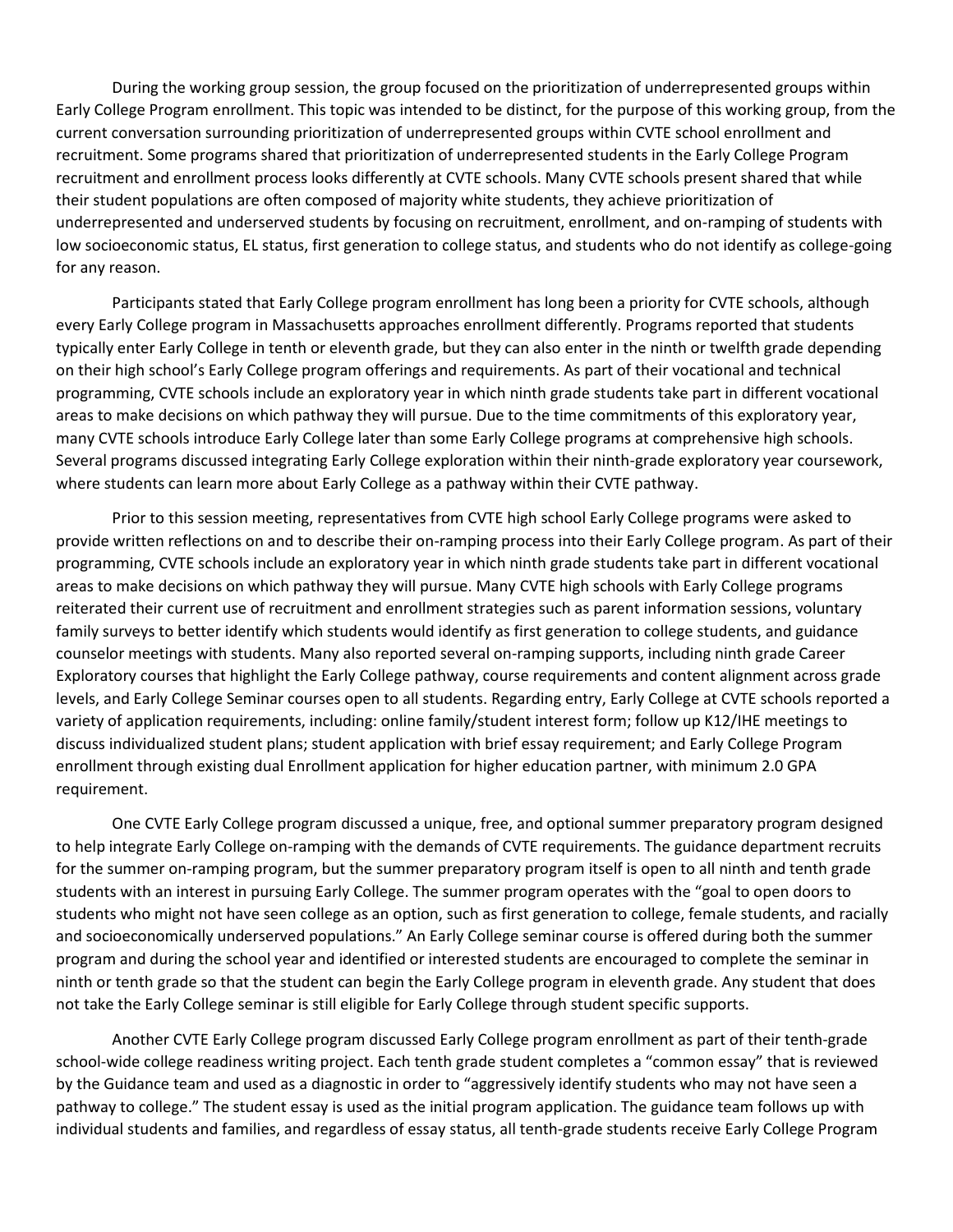materials and information for enrollment. The program also noted that while this recruitment and enrollment strategy has helped them meet their goals to prioritize underrepresented groups, the whole-grade essay strategy was very labor intensive for their guidance staff in charge of leading student recruitment and enrollment.

Program recommendations for MA Early College program enrollment include:

- State reported student identifiers of first-generation to college students, to be used in recruitment and enrollment strategies.
- More flexibility in Early College program recruitment and enrollment goals at CVTE schools to include the prioritization of underrepresented students within the CVTE school populations.
- A resource guide of recruitment and enrollment "best practices" that programs can use to build and maintain more equitable recruitment and enrollment structures within CVTE schools.

#### **c. Purpose/Mission of MA Early College and the Purpose/Mission of CVTE**

CVTE schools within the working group identified MA Early College to be highly aligned with the mission and purpose of CVTE programs. One program noted "that CVTE students are more ready to excel in college coursework as they have been developing the necessary twenty-first century skills needed to be successful in college and in work through the work they do within their technical areas." Another program cited a Georgetown University study finding that over 90% of new jobs require a post-secondary degree, sharing: "By preparing students for what Ginni Rometty, former CEO of IBM calls the "new collar" jobs [that require a two-year degree], we are providing more students, especially first-generation students, secure entry into the workforce by providing both CVTE and Early College simultaneously." For CVTE students, Early College provides a supported pathway from high school to college to career. One program shared that students, families, and employers are "no longer looking at vocational school with an archaic lens of just pursuing a trade, but rather we are realizing the significant opportunity this program can and does provide to our students." Early College at CVTE means that students have an increased level of agency over their education, and that enrollment in a CVTE school does not mean students should be shut out from Early College opportunities that expand college going and workforce success. As one program indicated, CVTE students: "...are no longer locked into one future, but rather through this program our students are prepared for many."

This working group session reiterated the commitment and dedication the participating CVTE schools have for Early College opportunities for their students. However, throughout the session, program representatives identified several areas in need of development, mostly those noted in previous working group sessions. These areas include scheduling challenges between CVTE campus and higher education partner; broadening the official Early College definition of underserved students at CVTE schools; funding inconsistencies and inadequacies; and a need for a more flexible designation criteria that allows CVTE schools to develop a unique model in serving students. One program noted that despite these challenges, opportunity lies in how Early College at CVTE schools "can change generations and we need to make it work in any way we can."

Program recommendations for the purpose/mission of MA Early College at CVTE schools include:

- Increased CVTE-specific support for schools pursuing Early College designation and in bettering student outcomes.
- Greater focus on creating partnerships with workforce development organizations to better support area workforce needs within Early College designation.
- **d. Funding**

The working group discussed funding at CVTE high schools with Early College designation and funding for CVTE high schools pursuing Early College designation. While many Early College programs at both CVTE and comprehensive high schools have identified increased funding as a main priority to better support Early College development, for the purpose of this working group session we focused primarily on funding issues specific to CVTE schools with Early College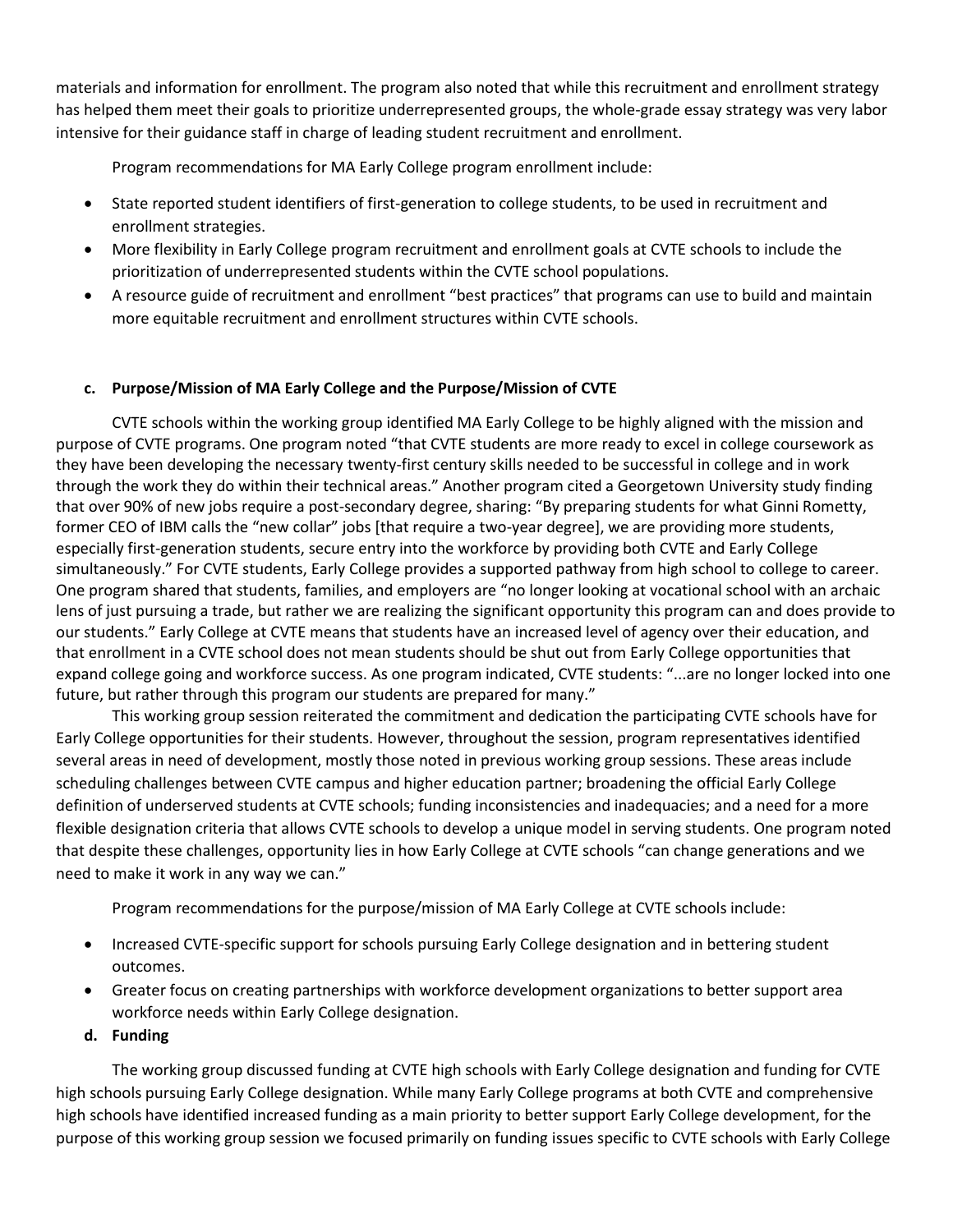designation. While many of the topics named during the working group session impact Early College programs generally (including transportation, staffing costs, teacher/faculty costs, program and event funding, and a need for more consistent and transparent annual funding methods from the state), for the purpose of this group we are focusing on funding issues that relate specifically to Early College at CVTE schools. This spring, DESE and DHE are launching a contracted feasibility study to better understand funding needs and existing challenges within the Early College designation.

Programs discussed several areas of challenges specific to funding at CVTE campuses. In their pre-session reflection exercise, two programs highlighted the difficulties in building an Early College program within their CVTE schools before designation and without access to planning funds to support a foundation for their Early College establishment phase. One program noted the confusion surrounding the distribution and receipt of both the Chapter 74 funds that CVTE schools receive and Early College per-credit funds together. When Early College funding is uncertain or contested, CVTE programs must find other ways to fund Early College opportunities for students by using funds sometimes designated for career and technical education purposes. Given the cost of per-student CVTE programming, this causes considerable strain on CVTE schools and their IHE partners. The program indicated that increased support and transparency surrounding the separate receipt and use of funds would better support CVTE schools developing their Early College programs.

During the session meeting, one Early College program observed the low completion rates for high school graduation and community college completion. The program specified that a need existed for Massachusetts Early College to create better, more cohesive, and more navigable pathways that combine CVTE and post-secondary opportunities for students. The participant cited students in their district who were sometimes known to cross state lines into New Hampshire in order to pursue a CVTE automotive pathway that culminated in an associate degree in Automotive Technology. The participant indicated that their example illustrated the urgent need for Massachusetts Early College to support career and technical/vocational pathways that would create a "pipeline program from CVTE to college" to better serve evolving student needs. To create this pipeline program, more sustainable and predictable funding structures from the state is needed.

Program recommendations for Early College funding at CVTE schools include:

- Increased planning and development support for CVTE school partnerships navigating the distribution, receipt, and use of both Chapter 74 funds and Early College per-credit funds.
- Increased state support for "pipeline" programs for students from CVTE to post-secondary with built-in degree attaining/credentialing opportunities
- More cohesive and transparent funding structures that support efficient communication across CVTE and IHE partnerships

# Conclusion: Overall Working Group 2021 Recommendations

Of the CVTE high schools offering Early College and participating in the working group, programs were united in their conversations affirming their dedication in offering designated Early College programs at their schools for their students. Despite the expense and unique design challenges, programs agreed that the mission of CVTE and designated Early College programs aligned in a way that reinforces opportunity and access to students who may not have seen themselves as college-going without additional student support, resources, and Early College programming. It is important to note that participation in this working group was voluntary, and invitations were sent to program leads identified at both the higher education and K-12 educational partner. The Covid-19 pandemic continues to affect schools and communities across the Commonwealth and has created a challenging educational landscape for all involved in student support and services. Despite these circumstances, group participation exceeded expectations and programs reiterated that they believed in the importance of offering designated Early College programs at CVTE schools for the increased student access and opportunity.